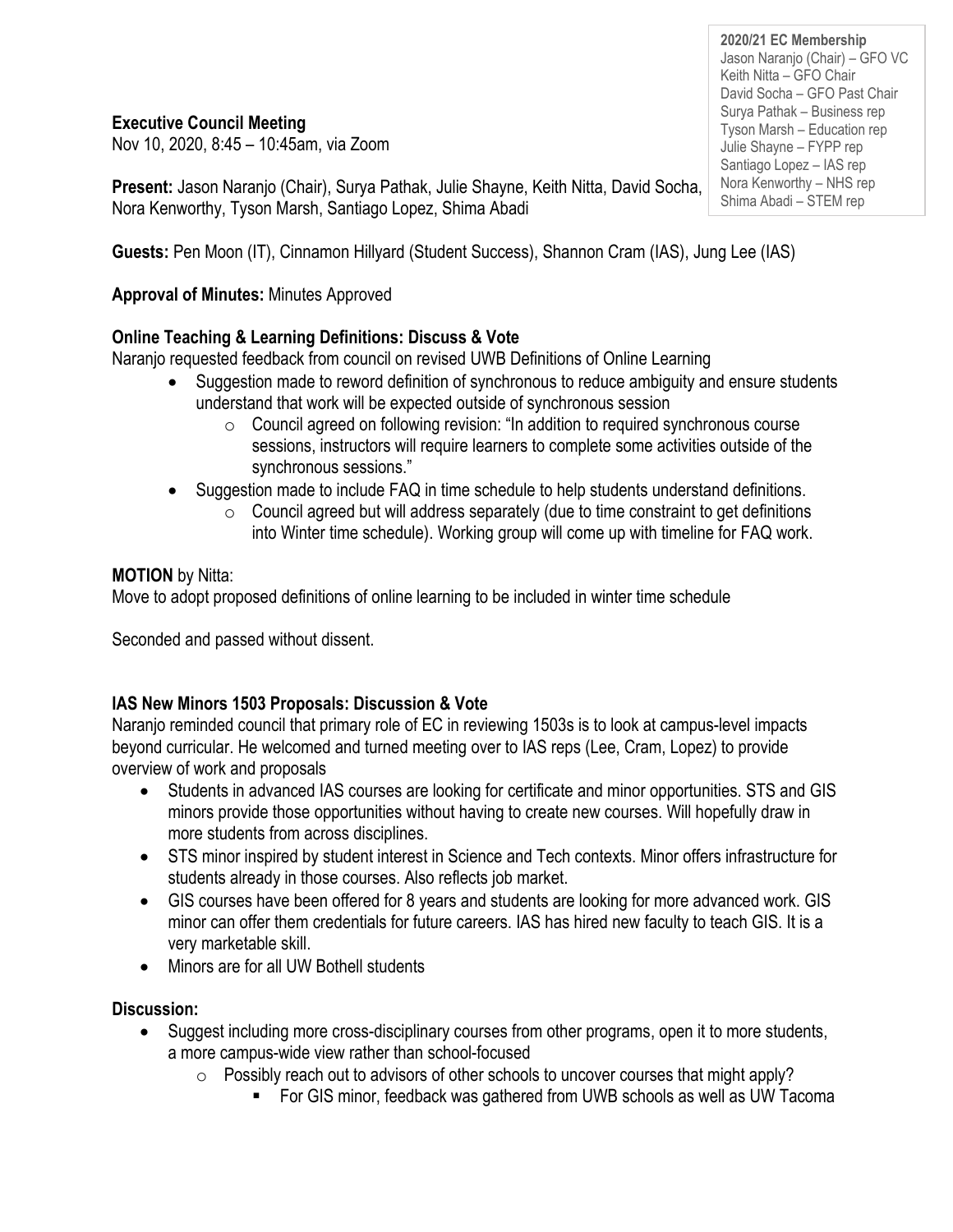- Since IAS anticipates minors to draw in more students, suggest changing budgetary impact wording on proposal to indicate that it will be budgetarily beneficial rather than "insignificant"
- UW Seattle doesn't have UG STS program. Offering this and expanding it is an opportunity for UWB to be a leader in STS offerings and conversation.
- Difficult for IAS to project enrollment for future years with all of the current uncertainty. Will take a few years before projections can be made as to the success of the minor.

Naranjo thanked IAS reps for coming and said he will consolidate and provide them with the EC feedback on the two 1503s.

EC will have a broader discussion regarding 1503 review process in a future meeting.

### **Course Cancelation Policy: Discussion and Campus Feedback**

- School of Business Feedback
	- $\circ$  EFC suggested schools be required to conduct root analysis when a course is cancelled and publish results. Burden should not be on faculty.
	- $\circ$  Faculty unanimously opposed separation by rank.
- School of Educational Studies Feedback
	- $\circ$  Need to provide flexibility for unit-based solutions to low-enrollment courses, for both the short-term and long-term budget planning.
	- o Consider unintended consequences
		- Course scheduling more conservative
		- Make it unclear why one would ever cancel a course since the impact would be losing the course completely if the faculty member cannot be reassigned.
	- o Timing of course cancellation is important. Faculty and students need sufficient lead time.
	- $\circ$  Oppose privileging (Full) Professors through an exception.
	- $\circ$  Need to ensure that this policy does not stymie faculty innovation.
- School of STEM Feedback
	- $\circ$  Schools or divisions need to provide clear quidelines for defining thresholds for course cancellations.
	- $\circ$  Suggest limit to how many historically low-enrollment courses a faculty member can teach
	- o Suggest not having rank differentiation in policy
- School of IAS Feedback
	- o Faculty would like to see examples, rationale, factors, explanations of reasons for course cancellations. Doesn't have to be part of policy.
	- o Advisors ask that student's needs be kept in mind. Sometimes a course a student needs to graduate is only offered once a year and sometimes there is low enrollment.
	- $\circ$  Oppose categorizing faculty by rank.
- FYPP Feedback
	- $\circ$  Hesitancy around differentiating by rank
	- $\circ$  Language of policy should be clearer in describing that, if a course is cancelled, attempts will be made to find another class for that faculty member to teach